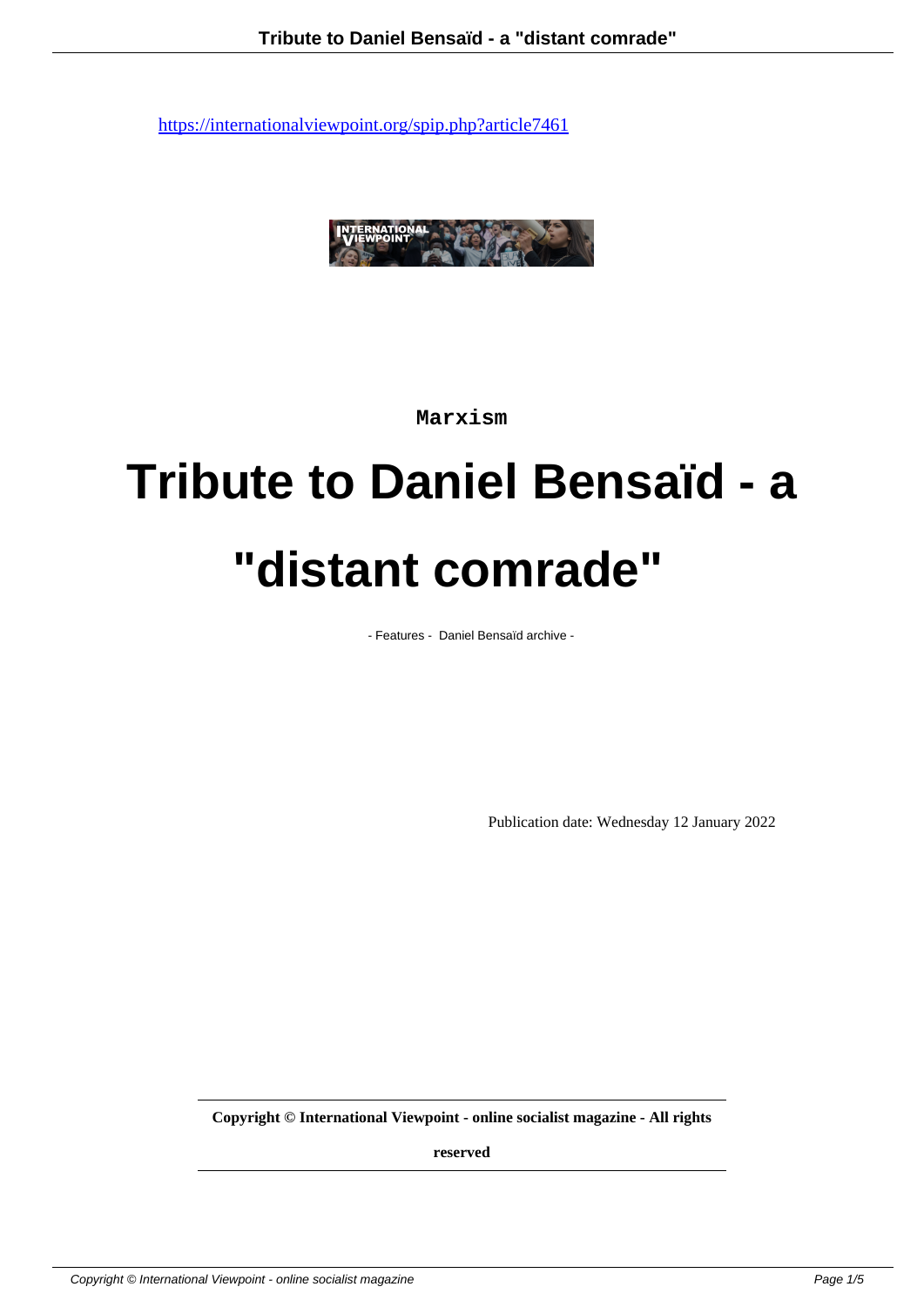#### **This contribution was made by Alain Badiou in his seminar on Plato on 13 January 2010, the day after Bensaïd's death. We publish it on this twelfth anniversary.**

I would like to begin this seminar by telling you of the death of Daniel Bensaïd. This has struck me deeply, and is a great personal loss. A loss that may seem paradoxical in a certain sense, since, for reasons that I will explain, Daniel Bensaïd was not what one might call a close comrade. It's true that close comrades, you know... One of Lin Biao's great claims to fame in China during the Cultural Revolution was to be 'Mao Zedong's closest comrade-in-arms' which led to his death in a few short years. So it is wise to be wary of 'close comrades-in-arms' or such claims to fame. Daniel Bensaïd was not a close comrade-in-arms, but he was someone I experienced absolutely as a comrade. He was, for reasons I will explain, what I would call a distant comrade.

#### **Don't renounce, continue!**

He was a distant comrade for three basic reasons, which together produced something unusual. First, at the level of fundamental choices, I would even say of a fundamental choice, made by someone who, by the way, was clearly a great intellectual, a thinker, a philosopher. His choice was not to renounce, not to enter the logic of renegotiation in the name of apparent circumstances. This means maintaining an inflexible element in political subjectivity. It is, in fact, something much more general. When you refuse reversal, renegotiation, renunciation, when you refuse to drift over changing circumstances like a dead dog, this clearly means something more than just particular political determinations. It is this will, this imperative, that, in my Ethics, I said is the only true ethical imperative in difficult circumstances, an imperative whose watchword is: 'continue'. Daniel Bensaïd was a man who calmly persisted in the conviction that while circumstances might change, while counter-revolutionary forces might become far more vigorous, all this was in no way a reason not to continue.

The second point was that the privileged place of exercise of this choice, for him as for me, was the border between philosophy and politics, the articulation of the two: philosophy as a discipline of thought, in which we had long been engaged, and politics as a practical, organized and militant figure. Harmony between these two things is not self-evident, as we well know; it is a question we were discussing in relation to Plato, and can be discussed in relation to the history of philosophy as a whole. What exactly is the relationship between philosophy and politics? It is a question internal to each of them, and therefore works on both sides. What we had in common was this choice to work effectively on both sides, which also meant finding the philosophical operators that legitimated and advanced the figure of continuation.

The third point was subjectivity. Subjectivity as we saw it, which for me is composed of three things. First, extreme firmness, which is naturally linked to the other two points. It was very clear for anyone who met Daniel Bensaïd, who spoke with him or read him, that it would not be easy to move him from his position. And then calm, that is to say, something diametrically opposed to a certain leftist mode of political hysteria, which is sometimes helpful but has its irritating aspects. He was extremely calm, precisely within this firmness. And the last thing is a great sense of humour. This firmness, this calm, this humour, was something I really appreciated, something I felt fraternally related to, and all that made up the comrade.

#### **There were Maoists and Trotskyists, and still are**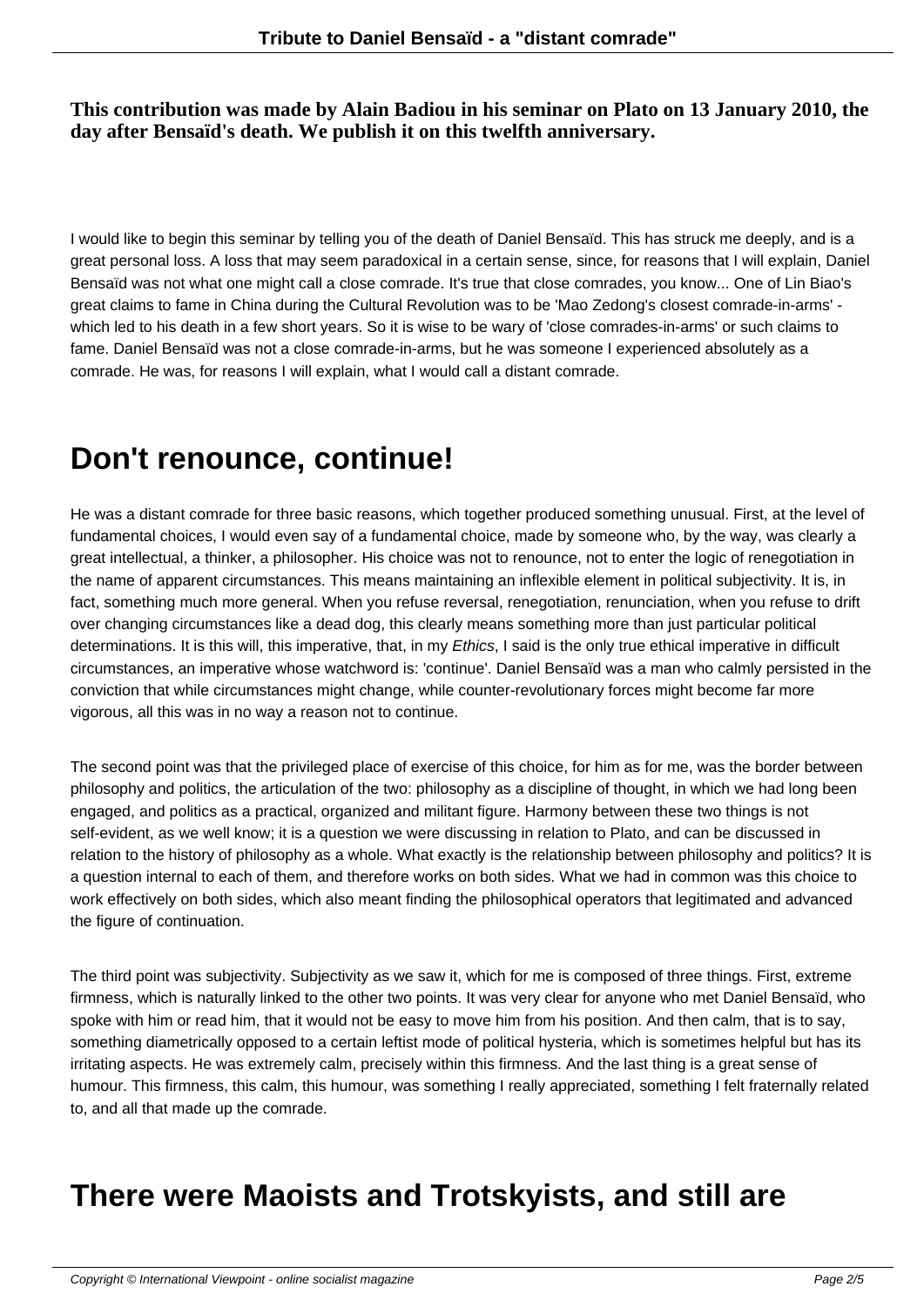Anecdotally one could say: there were Maoists and Trotskyists, and there still are. This continues an old story, an old story from 1968. If we decipher this story a little bit, I would say that the dispute, the difference, the contradiction between us, which obviously existed, and which was written, named, bore on two things. The first, since we agreed not to renounce anything, agreed to continue, was the question of what exactly this meant. Basically, there was disagreement on that. There was also disagreement on analysis of the political past, which naturally raised the question of continuation and sorting this out. What should be kept? What could not be kept? What really supported continuation, but what nevertheless had to change? In other words, it was a question of the relationship between continuity and discontinuity within this continuation itself; we agreed about continuing, but a point immediately opened, precisely within this continuation, which actually underlies almost all debates in the space of revolutionary politics today. All right, we are not going to give in, we are not going to join the consensus, but the continuation itself is worked on by an immanent dialectic of continuation and non-continuation. I think that this was the first point of divergence: we didn't share the same dialectic of continuity and discontinuity within continuity. This is a first point, very complex by the way, which, if you look closely, is full of surprises and paradoxes.

The second point, which is philosophical, while the first one was historical and political, I will put quite simply: there were differences about what materialism consists in. What does it mean to be materialist in philosophy? Given that a revolutionary today necessarily has to be materialist, what does that mean in particular? And it seems that we did not have the same conception of materialism. Daniel Bensaïd accused me more than once of being a camouflaged cleric, meaning that in his eyes I was still not very materialist. For my part, I could have accused him of being an archaic determinist! So, between the almost mechanistic determinist on the one hand, and the cleric on the other, there was an allegorical tension, quite significant, whose centre of gravity was basically: what is contemporary materialism?

According to an intuition of Althusser, this basically concerned the place of the aleatory, the function of chance (for me, under the name of 'event') within a recognition of the materialist character of the field of action or existence. In actual fact, Daniel recognized the need to make room for the aleatory, there are explicit texts of his on this, but he believed I was giving it too much space, I was not paying enough attention to a detailed, materialist analysis of the situation or the conjuncture. For all these reasons, Daniel Bensaïd was a distant comrade for me.

## **The friendly support of a distant comrade**

However, I want to say that when the friendly support of a distant comrade is shown, it is a very strong, very moving thing. Basically, the support of a close comrade is taken almost for granted, there may be some questions about it, but these lie in the very nature of the closeness. The friendly support, without ulterior motive, of a distant comrade is after all something quite rare. And I will always remember how, when the campaign against me alleging I was anti-Semitic began, a campaign that was subjectively very unpleasant, he was really one of the very first to enter the fray publicly and defend me, in an extremely well-argued way, with his particular talent, both documented and absolutely firm, calm and full of vengeful humour. And that was truly the distant comrade showing himself in the most immediate and friendly way. Of course, the other side of the emotion you feel when the distant comrade intervenes near you is the terrible shock of his disappearance. I am not going to say, it would be absurd, that the disappearance of a distant comrade is harder to bear than that of the a close one, but there is something that particularly strikes you because, as a distant comrade, you did not witness the long sequence of his disappearance in a subjective, close and daily way. It happens just like that. And this disappearance of the distant comrade, which I am experiencing tonight, even in front of you, is a test.

I believe that one of the reasons is that, in the end, distance is a measure of our own place, a particular measure. In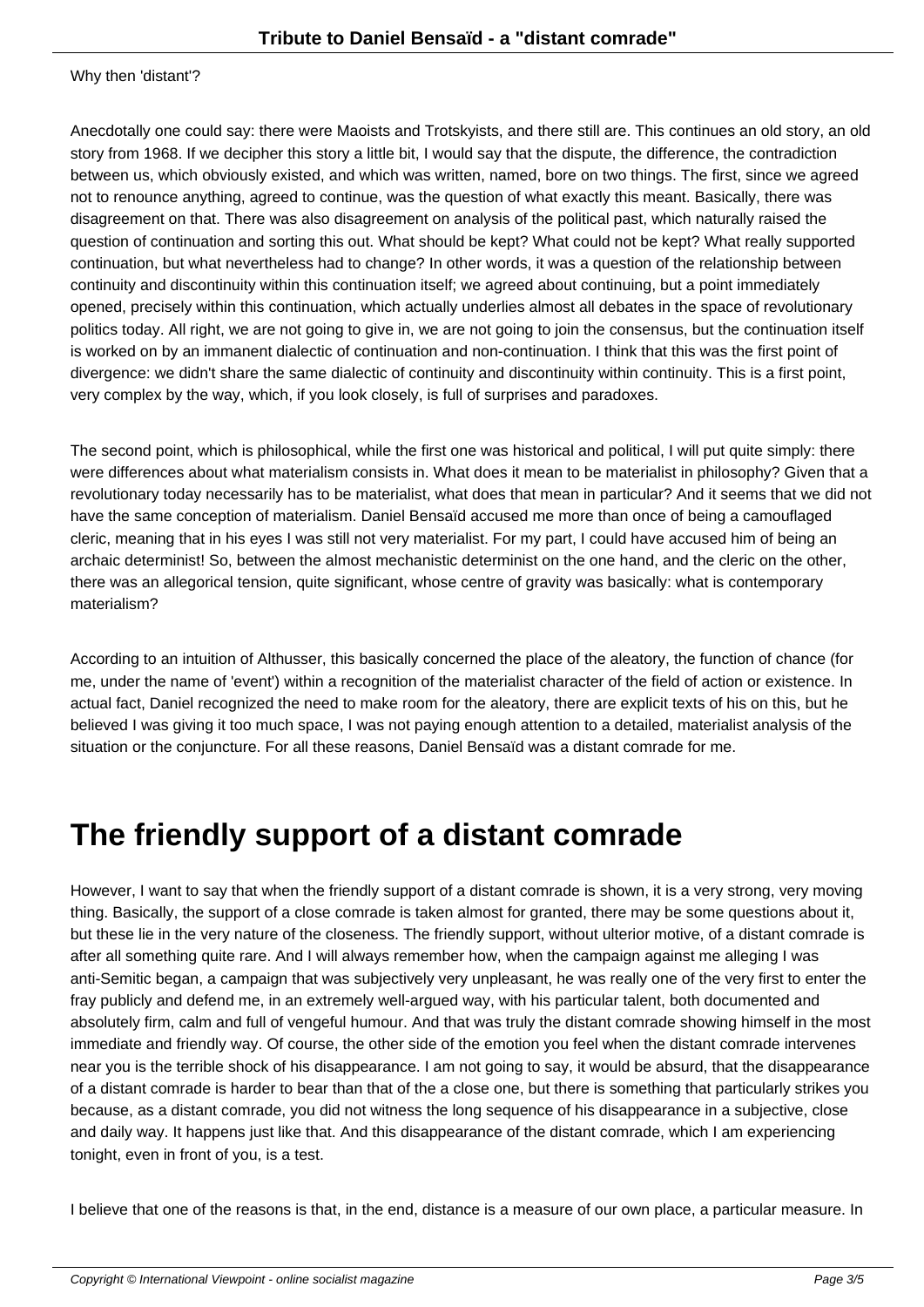a certain sense the nearby is the place itself. The close comrade is the one who accompanies you and occupies the same place where you think and act. But the distant comrade is not in the place itself, and since he is a comrade outside the place, he is also a measure of the place. In a certain sense, every place needs its own distance to consolidate itself, to exist. This is, in politics, the very complicated and important question of alliances with people who are distant. And the unmistakable alliance that existed on all sorts of points with Daniel makes his disappearance also something that affects the place in its own measure, that which is given to it by its distance.

We talked last time about place, and I would like to take this opportunity to say a few more words about it. As you know, the localized materiality of a political procedure can be called 'place'. And the consistency of this materiality is such that it objects to the quite widespread idea that the meeting of bodies can be replaced by an immaterial connection, for example via the Internet. I am certainly not saying that this new operation is useless, but it is not a substitute for the collective construction of place as a combined presence of bodies. Rest assured, nothing will replace this collective effect of the coexistence of bodies, especially in the political process. As soon as bodies are absent, as soon as immateriality sets in, communication or connection may be quick and unmistakable, but decision is precarious.

#### **Meeting is the active core of politics**

I'll give an example that some of you here are familiar with. During the last vacation, international delegations had decided to meet up in Gaza, symbolically, to show international support for the people of Gaza, victims of a kind of encirclement, a policy that is, and is ultimately designed to be, whatever is said, a policy of annihilation. Now, a fundamental difference between the foreign delegations and the French delegation is that the French delegation had previously held a physical meeting, whereas the Americans, for example, had got together on the Internet and agreed to meet in Egypt. So, they arrived in Cairo separately. And, in Cairo, they learned that there was no question of them going on to Gaza. So, they found themselves completely nuked. The French delegation, on the other hand, had met up beforehand and taken a decision that, in a certain sense, only a real meeting could allow, namely that, whatever happened in Cairo, they would stay together anyway until the end of the period planned for this expedition. The consequence of this is that they constructed a place. They arrived together in Cairo and they occupied a major boulevard in the city. Of course, the Egyptian police began to show their teeth, there were negotiations - I will spare you the complexities - but in the end they occupied a Cairo pavement for five days, with banners, and met with great support from the population.

This shows how it remains absolutely true that meeting is the active core of politics, being the instance of its place. This really is something that touches on what we could call real democracy. We could call 'real democracy' the set of procedures by which the construction of a new political place is made possible. I even think that this is the most precise definition that could be given at present. And here you can see very clearly how, contrary to what is said, the meeting of bodies remains a sine qua non of political decision-making, and that, from this point of view, it is not true that the Internet as such can produce real democracy. It can be an operator, but it is not constitutive.

## **A great loss for everyone**

I now return to Daniel. Until yesterday, the day before yesterday, we had the presence of Daniel Bensaïd, the presence of his long-time emaciated body, the thin body from which came this southern voice, the Toulouse accent which for me was a further fraternity with him, as we come from the same city. In this sense, I will conclude on this, this body of Daniel, with his Toulouse accent, was already enough to make a place for itself. A small place, where philosophy and politics were connected in one body and one voice. And there, really, when I saw him, with this